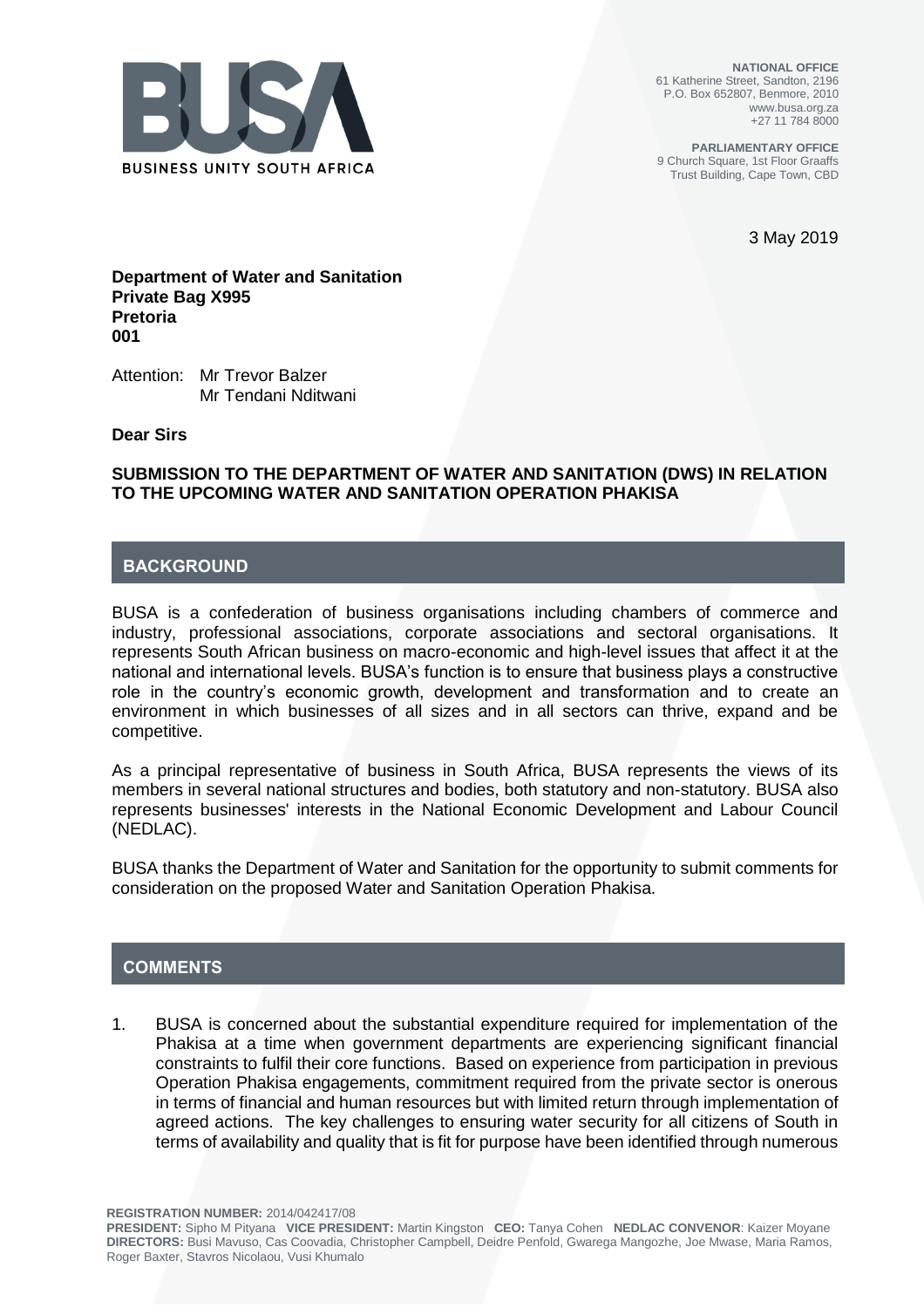consultative mechanisms and could be addressed through a more focused, cost effective outcome-based consultative process.

- 2. It is understood that the focus of the Phakisa is to implement the recommendations of the National Water and Sanitation Master Plan. BUSA is concerned that consultation on the plan was limited and that the current document does not incorporate stakeholder comments. A draft final document for has not been gazetted for public comment nor brought to Nedlac for engagement.
- 3. Volume 3 of the Master Plan: Schedule of Action includes an extensive number of actions and associated costs that cannot be implemented due to financial constraints. There is an unrealistic expectation that the Phakisa will unlock funding to progress with implementation.
- 4. Water insecurity and regulatory issues were identified and highlighted as key constraints to economic development and job creation during the Job Summit held during 2018. The Presidential Job Summit Framework Agreement includes a number of strategic interventions to promote a resilient water sector that have been discussed and agreed by Government, Business, Labour and Community. Implementation of Commitments made under the Presidential Job Summit Agreement Framework should be a focus of the DWS.

## **STRATEGIC ISSUES**

The proposed structure for the Phakisa comprises six workstreams with a large number of actions identified in the Master Plan. This is a complex structure that lacks focus and direction on addressing the national strategic issues. If support for the Phakisa is affirmed by Cabinet, the structure must be more focussed and strategic to develop credible, practical and implementable actions.

BUSA believes not more than four work streams should be attempted in order to focus on a few priorities.

#### **Workstream 1: Municipal water and sanitation services**

Priorities for business in this workstream include:

- 1. The deteriorating condition of municipal infrastructure with a lack of technical and financial resources to implement maintenance, repairs and upgrades.
- 2. Poor institutional and governance structures and financial management at many municipalities.
- 3. Municipal indebtedness to bulk water suppliers and attempts to force large customers to become customers of municipalities.
- 4. High water losses and increasing levels of non-revenue water.
- 5. Deteriorating quality of water resources due to poor operations and management of wastewater treatment plants and sewer networks.